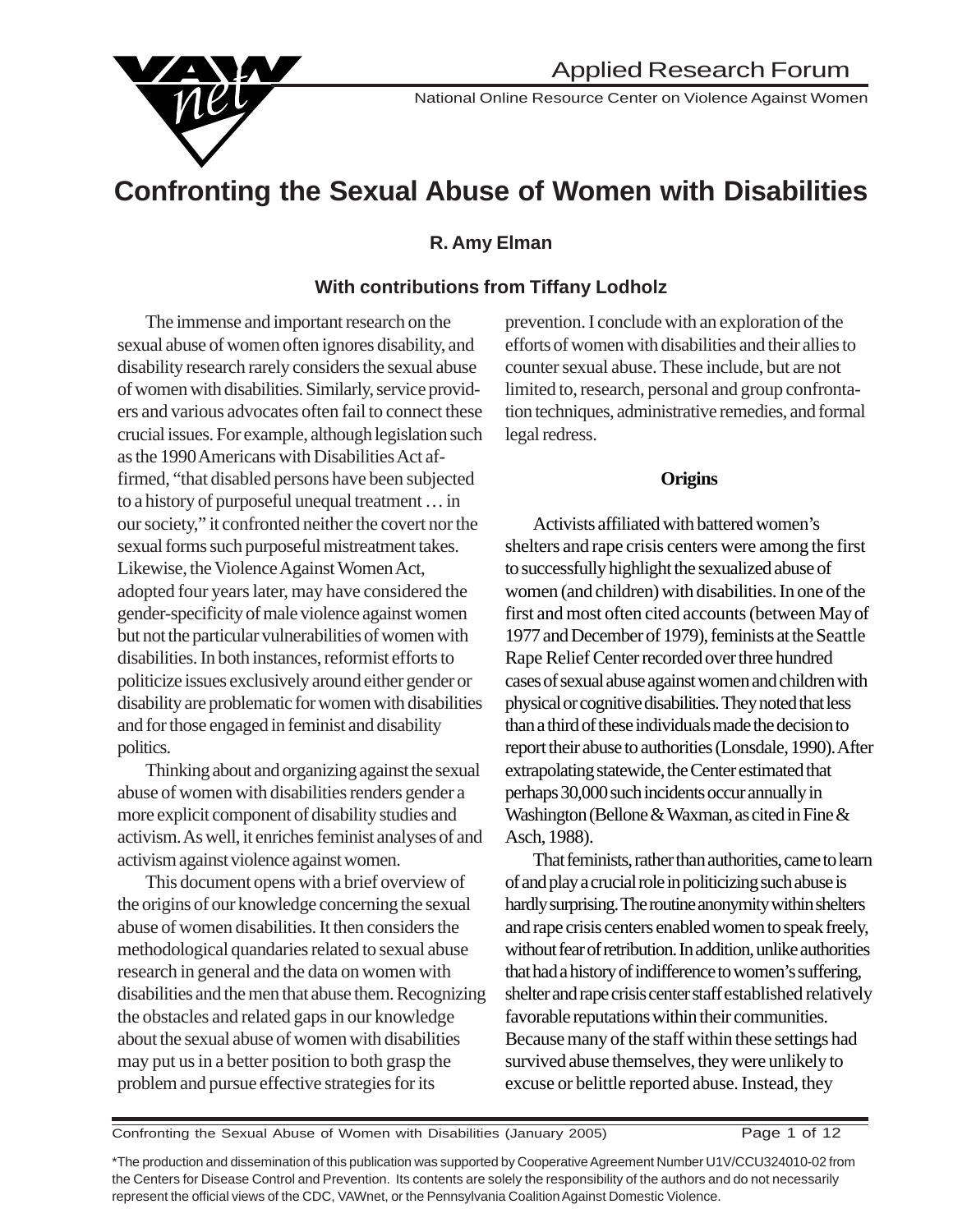believed the women that came forward to tell them about it. Thus, like many survivors of abuse, those with disabilities are often better able to disclose the facts of what happened to them in these environments to advocates and researchers than to others, including "experts" within more conventional settings (e.g., hospitals and police stations).

While feminists within crisis settings were better positioned to underscore the pervasiveness of sexual abuse by decreasing the reluctance of survivors to disclose it, their relative inexperience with disability issues limited their ability to reckon with the unique vulnerabilities (both real and perceived) for abuse that occurs in disability-specific contexts (Nosek, Foley, Hughes, & Howland, 2001). This might include, for example, appreciating the difficulties in implementing an escape plan for a woman who depends on her abuser for assistance in executing personal tasks. As well, it might similarly entail frank discussions of how attendants manipulate such tasks to unwarrantedly intrude on and perpetrate "harmful genital practices" – like using a washcloth to rub a woman's genitals until they are raw (Ramsey-Klawsnik, 2004, p. 94).

The disability community has shown that without disability specific discussions pertaining to, for example, assistance in bathing and getting dressed, feminists lack the potential to reveal abuse that might otherwise go undetected and, therefore, unresolved. Nonetheless, despite their shortcomings, activists (like those at the Seattle Rape Relief Center) helped forge the public's recognition of what had previously been a private matter. In doing this, they established a crucial foundation that made future action oriented research possible.

#### **Research Quandaries**

Reading through sexual abuse studies that address women with disabilities to determine the frequency (i.e., incidence and prevalence), character, and the consequence(s) of abuse can be daunting. This is not because there are so many studies, but because most employ such different sample populations, survey methods, definitions,

terminology, and timeframes that determining the optimal and most appropriate response becomes nearly impossible. One must read between the lines to draw conclusions.

One of the first points to consider is this: Several sexual abuse studies may include women with disabilities among research subjects without necessarily being about women, gender, or the specificity of sexualized abuse and subordination (e.g., Sobsey & Doe, 1991). This is especially evident in research including children (e.g., Chamberlain, Rauh, Passer, McGrath, & Burket, 1984). Those sensitive to and concerned about women's grievances falling below the threshold of public concern would be well advised to realize that, far from enhancing the authority of either group in adjudicating claims of sexual abuse, lumping together women with children may do both a disservice. After all, the consequences of abuse and the ways in which women and children are able to make sense of it often differ greatly. However unintentionally, overlooking this fact can be detrimental for those involved.

Second, women with disabilities comprise such a heterogeneous population that generalizations about their risk for sexual abuse can be tenuous. On the one hand, women with disabilities are diverse in age, race-ethnicity, class, gender identity, and sexuality. On the other hand, the variety of conditions considered a disability is wide and can include physical injuries, chronic disease, mental illness, and sensory and/or cognitive impairments – all of which may make a significant difference in the risks and forms of abuse women face. Consider an early study of *women with a variety of disabilities* (Doucette, 1986), which estimated this population to be one and a half times as likely to have been sexually abused as their counterparts without disabilities. When researchers focused instead on *people with cognitive disabilities,* they found rates of sexual victimization ranged from four to 10 times higher than for those without them (Baladerian, 1991; Valenti-Hein & Schwartz, 1993).

Abuse rates appear to plummet when researchers restrict their survey population to *women with physical disabilities* (Young, Nosek,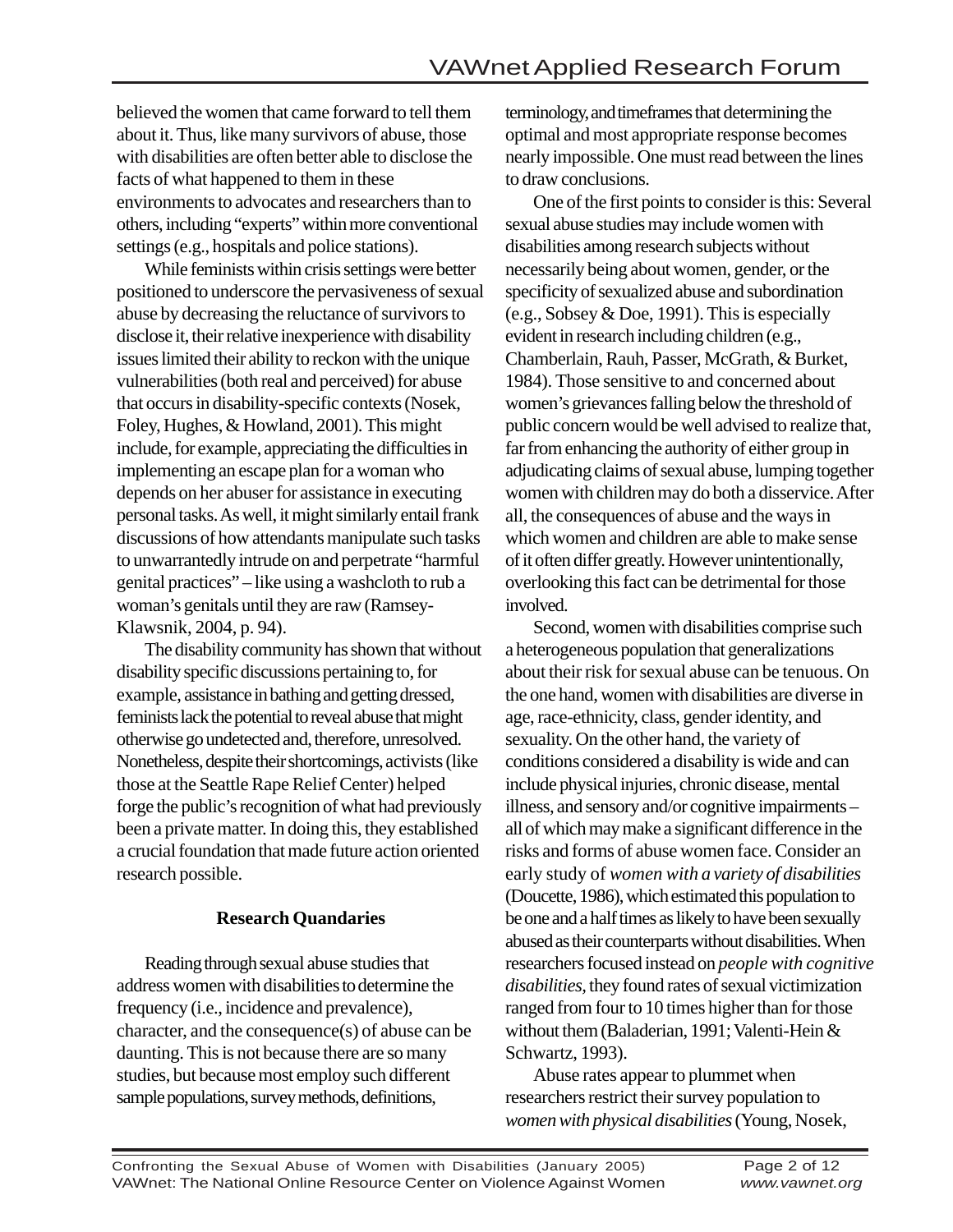Howland, Chanpong, & Rintala, 1997)*.* After asking both women with physical disabilities and those without them whether they had ever experienced emotional, physical, or sexual abuse, scholars found no significant difference in sexual abuse rates between women with disabilities (39.9%) and their peers (37.1%). A similar proportion of women with physical disabilities compared to women without physical disabilities reported emotional abuse (51.7% vs. 47.5%) and physical abuse (35.5% vs. 35.6%) (Young at al., 1997, pp. S34-36). Nonetheless, these researchers did discover that women with disabilities experienced physical or sexual abuse for longer durations than those without disabilities (i.e., 3.9 years as opposed to 2.5 years). They were only able to discern this because these scholars had designed the study so that women with disabilities could indicate whether the abuse they experienced directly related to their disability (e.g., withholding equipment, medications, transportation and personal care).

In an effort to accommodate the crucial distinctions among women with disabilities while acknowledging key similarities, the literature primarily focuses on one of two broad categories, "physical disabilities" and those that are "developmental" (i.e., cognitive impairments beginning before age 22 and resulting from brain injuries, mental retardation, or mental illness). Whatever the shortcomings associated with this dichotomous scheme, a cursory review of the research appears to confirm its usefulness. After reviewing numerous such studies, Stimpson and Best (1991) suggest that more than 70% of *women with a wide variety of disabilities* have been victims of violent sexual encounters *at some time in their lives*.

 A growing number of activists are aware that perpetrators of sexual abuse may be especially keen to exploit women with cognitive disabilities because abusers perceive these women as those that will not tell or will not be believed. Researchers note that, in contrast to the varied characteristics of different types of physical disabilities, those that are cognitive (i.e., limited learning behavior, limited social skills, limited understanding of social cueing, limited intellect) can interfere with procedures of investigation and criminal prosecution (Cole, 1991; Valenti-Hein & Schwartz, 1993).

Finally, one of the most persistent and least discussed complications for researchers and others is our own inability to agree on what we mean by "sexual abuse" and how best to characterize those that perpetrate it, to say little of our insensitivities to the consequences of this shortcoming. Some researchers define sexual abuse comprehensively, including a wide range of physical and verbal behavior (e.g., sexual harassment and obscene phone calls) often perpetrated by known assailants. They are apt to discover higher rates of abuse than those that define it narrowly, within a context of overt and severe criminal sexual assault by strangers (e.g., rape). However, because most women – not least those with disabilities – are especially reluctant to describe any coerced sexual experience with men they know as abusive, determining the full extent of sexual abuse via crime statistics, reports by victims/survivors, or anecdote remains a challenge (Russell, 1983; Koss, 1993). Alternatively stated, underreporting seriously undermines efforts to estimate the prevalence of sexual abuse.

Additional time and research are needed to explore the particular struggles and vulnerabilities that women with disabilities confront in their own efforts to end sexual abuse. These include, but are not limited to, stereotypes of passivity, frequent lack of privacy, the physical difficulties associated with escaping sexual abuse, and higher rates of exposure to institutional facilities where mistreatment is notoriously rampant and thus normalized. Moreover, "disabled women, in greater numbers than disabled men, have been incarcerated in prisons, hospitals, nursing homes and a multitude of institutions" (Meekosha, 1998, pp. 177-178). Few studies have been done to ascertain the incidence of sexual abuse in institutions, however the high incidence of abuse by service providers combined with anecdotal information points to "the probability that institutional sexual abuse is a significant problem" (Crossmaker, 1991, p. 205). As well, many women themselves appear to accept their abuse as "normal," particularly within intimate contexts of repeated violation.

Nosek and her colleagues at the Center for Research on Women with Disabilities propose that researchers and service providers employ disability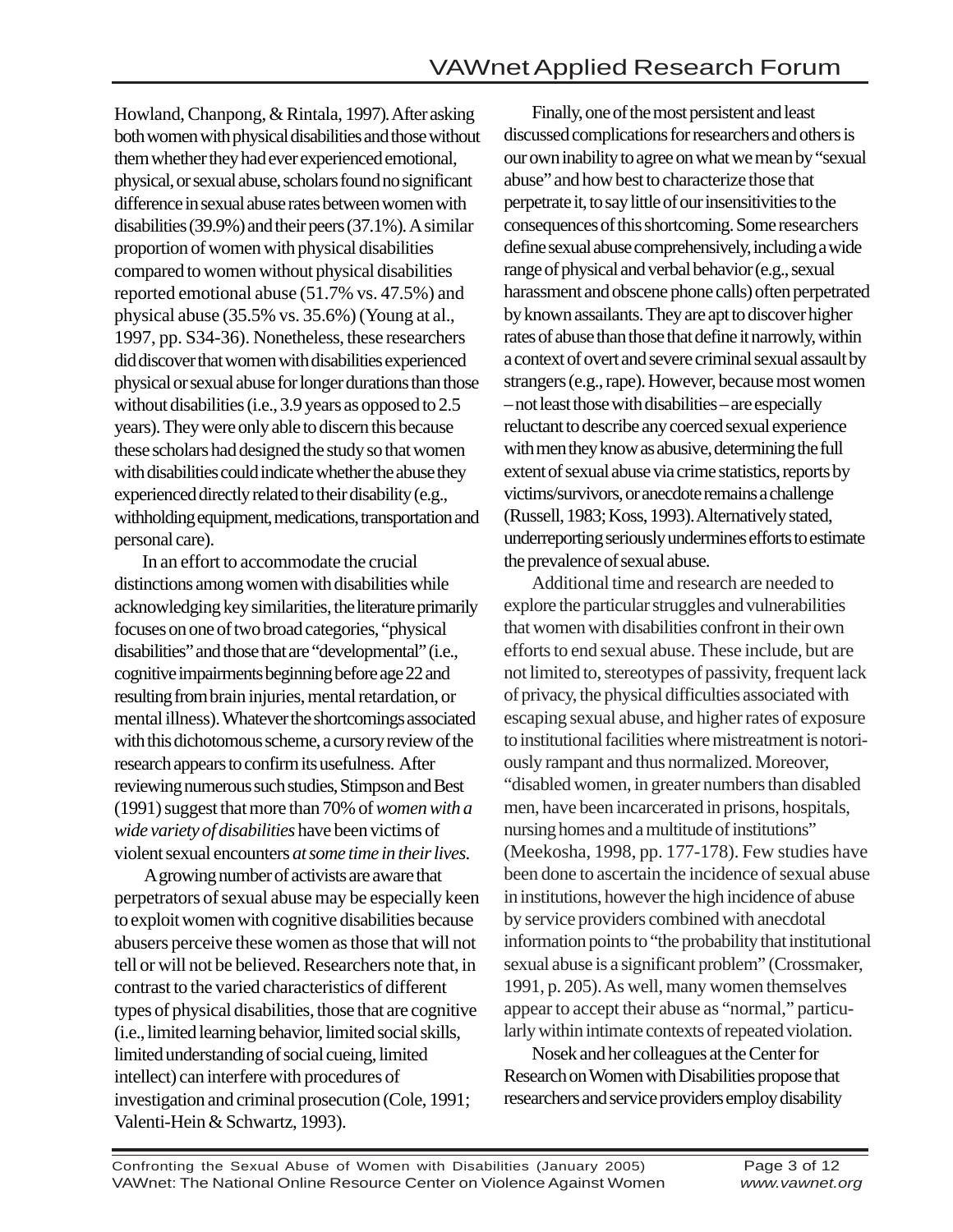sensitive queries that explicitly request detailed information about a woman's treatment or lack thereof and if it has lead to humiliation or injury (Nosek et al., 2001). Noting the subtleties of disability-specific sexual abuse is crucial. For example, "A woman with a spinal cord injury whose attendant fondles her while helping her get dressed may not consider that being forced into sexual activity and may not label it as sexual abuse" (Nosek et al, 2001). In the end, an attendant's intentions and behavior and the judgment(s) that we render about them (e.g., our understanding that he is motivated by control and a sense of entitlement) matter less than whether we are sensitive to the potentially injurious consequences that the recipient experiences.

Although most women with disabilities live independently, one cannot ignore the greater reliance of women with disabilities on others for care and their fear that reporting abusive providers and companions might trigger the end of a relationship and loss of essential care. As with many abused women, those with disabilities face the untenable position of having to choose between "protecting their lovers and husbands from incarceration or protecting themselves by relying on a criminal justice system that is unresponsive to their individual needs" (Mills, 2003, p. 25). Healthcare providers face a similar conundrum when tending to abused women. Since 1998, several states adopted laws requiring mandatory reporting from practitioners that suspect that their patient's injuries may have resulted from abuse. Fearing the retribution against women that can result from such reporting, these professionals may worry whether they should issue a formal complaint (Mills, 2003). The issue of women's relationships with caregivers and abusers raises the question of research about perpetrators.

#### **Perpetrators**

Disability researchers continue to operate from varied conceptions of what sexual abuse is, but the data leave little doubt that the overwhelming majority of perpetrators are male caregivers, a significant portion of whom are paid service providers who commit their crimes in disability service settings (ca. 44% found in Sobsey & Doe, 1991). Male family

members are the second largest perpetrator group (see Sobsey, 1994, Table 2a, p. 76) and only a miniscule percentage of abusers are strangers (ca. 3% in Furey, 1994 and 6% in Sobsey, 1994, Table 2a, p. 76).

Even when researchers in one study concluded, "Male strangers were the most often cited perpetrators of sexual abuse" (Young et al., 1997, pp. S-36), their own data did not substantiate the finding (see Table 2, pp. S-37). Closer inspection of the published data table reveals that while strangers comprised 10.5% of those that sexually abused women with disabilities, a tally of the numerous other categories of assailants (e.g., husbands 8% and dating partners 8.9% alone) reveals that the percentage of known assailants surpass those identified as strangers. The same table also shows that fathers (4.1%), brothers (6.2%) and "other family members" (6.8%) combined surpass the percentage of strangers (10.5%). This particular example further demonstrates the earlier point about the comparability of data and the need to interpret them with care. In this instance, researchers had so disaggregated the assailants that it seemed "strangers" posed the greatest harm to women although they did not. Unfortunately, this claim has since been repeated in other venues (e.g., Nosek & Howland, 1998, p. 2).

That people with disabilities are, like those without disabilities, most at risk for abuse from individuals they know and on whom they rely for personal care, typically complicates their ability to report abuse or level formal charges against those who abuse them. Some abusers may be so controlling that those they victimize have no way to disclose the abuse. For example, abusers may insist on always attending all meetings and discussions such that the women in their "care" have no opportunity to discuss the abuse. Service providers might mistake the persistent presence of these men with genuine concern, remaining unaware of the relationship's horrendous dynamics. Moreover, for women with the chance to report and the knowledge of where best to make their grievances, disclosing the abuse does not ensure that they will be believed. Decreasing the risk for abuse among women with disabilities requires, among other actions, countering social cynicism.

Confronting the Sexual Abuse of Women with Disabilities (January 2005) Page 4 of 12 VAWnet: The National Online Resource Center on Violence Against Women *www.vawnet.org*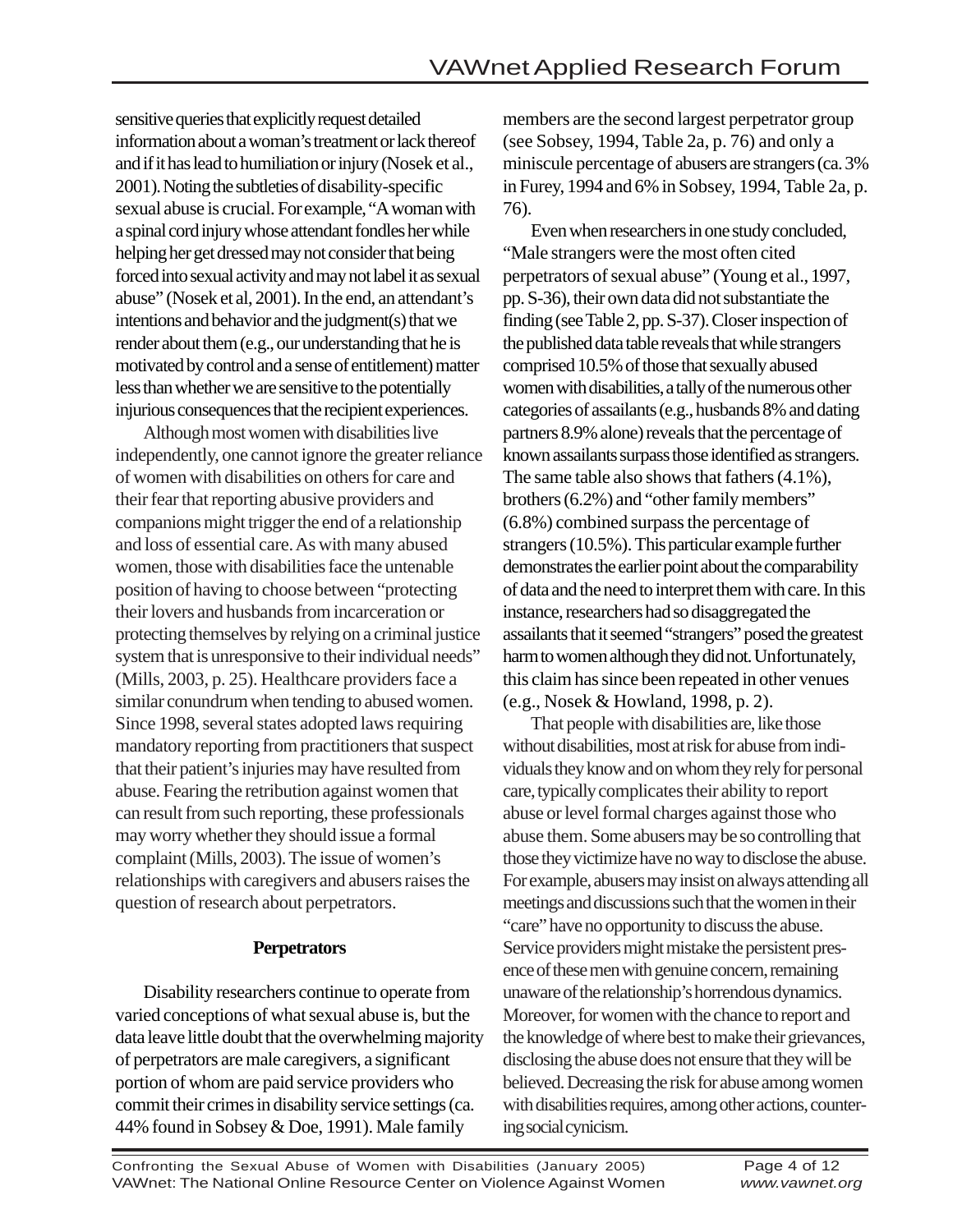Consider Traci, whose husband began beating her when she was pregnant with her first child. She recalls that one of the primary reasons that she did not leave him sooner was because she did not feel that she could manage on her own. Moreover, she feared that no one would believe that her husband abused her. Traci was well aware of the veil of privacy and the assumption of benevolence that cloaks marriage and men's power to abuse women within it. Indeed, her ex-husband's attorney was able to exploit this assumption when he made her disability the major focus of his client's defense. She explains, "I was made to feel as if I was the one at fault and my disability explained why I was beaten. My husband's lawyer held up a picture of a *naked woman*, her body twisted and misshapen, and said, isn't this the type of disease you have? Isn't this what you look like?" In addition to this sexual taunt, the lawyer also suggested that Traci's broken bones and bruises were due to her use of steroid medications (Center for Research on Women With Disabilities, 2004, ¶5, emphasis added). Acknowledging that these tactics constitute sexual harassment and are among many strategies that perpetrators and their defenders will use in order to escape the allegations made against them helps diminish the effectiveness of such stonewalling.

Perpetrators of sexual abuse are far more calculating than we may realize (see Scully & Marolla, 1993), a point evidenced in diverse media ranging from news articles detailing their public boastings (e.g., Nieves, 2000, p. A20) to seemingly innocuous adolescent "humor" magazines. The latter offers explicit counsel to young men on sexuality. In one, the publisher tells readers that they can sexually abuse the individuals with mental retardation with impunity precisely because such victims are rarely believed (see Elman, 1997, p. 259). This particular example underscores an alarming fact, noted earlier. Perpetrators frequently select their victims for their perceived powerlessness and vulnerability – and for their seeming limitations. Consider Bruce Allen Young, a registered nurse, found guilty of raping a sedated 15 year-old girl in a hospital recovery room ("Nurse Pleads Guilty," 1995). He stated that he had chosen

her because she was "helpless" ("Scores of Florida Women," 1994). Sex offenders may similarly assume that women who are deaf will not be able to call for help or report their abuse. They may also believe that women who are blind will be unable to identify them and defend themselves. These assumptions need not be accurate to be powerful.

#### **Prevention**

If to be forewarned is to be forearmed, then prevention requires nothing less than a candid and on-going acknowledgment of risks. Yet, as Hwang notes, "Warnings about possible problems should be realistic – but not overwhelming – and, whenever possible, the focus should be on solutions, not problems" (1997, p. 129). The following section is written with this in mind. It first addresses several key disability-specific issues for women in countering sexual abuse and posits some possible solutions.

*Tracking Perpetrators.* First, let us consider the source of the problem by focusing on the perpetrators of sexual abuse and noting that even when they are not the "intimates" of the women they abuse, abusers are rarely "strangers". Like women in general, those with disabilities are most at risk for abuse from men they know. However, because women with disabilities generally have more contact with men in the so-called caring or healing sectors of the economy (i.e., everyone from physicians and psychiatrists to orderlies and volunteers), the number of people on whom they rely for physical care, emotional and moral support, and companionship, is often high – which increases their potential exposure to abusers.

Data demonstrate that many of the places where women with disabilities are supposed to feel most safe may often be those where they may have to be on guard. In a pornographic magazine dedicated exclusively to women amputees entitled *Amputee Times*, men request that a national register of addresses be compiled of "attractive amputees" (Elman, 1997, p. 266-267). They also offer instructions to one another on where best to gain access to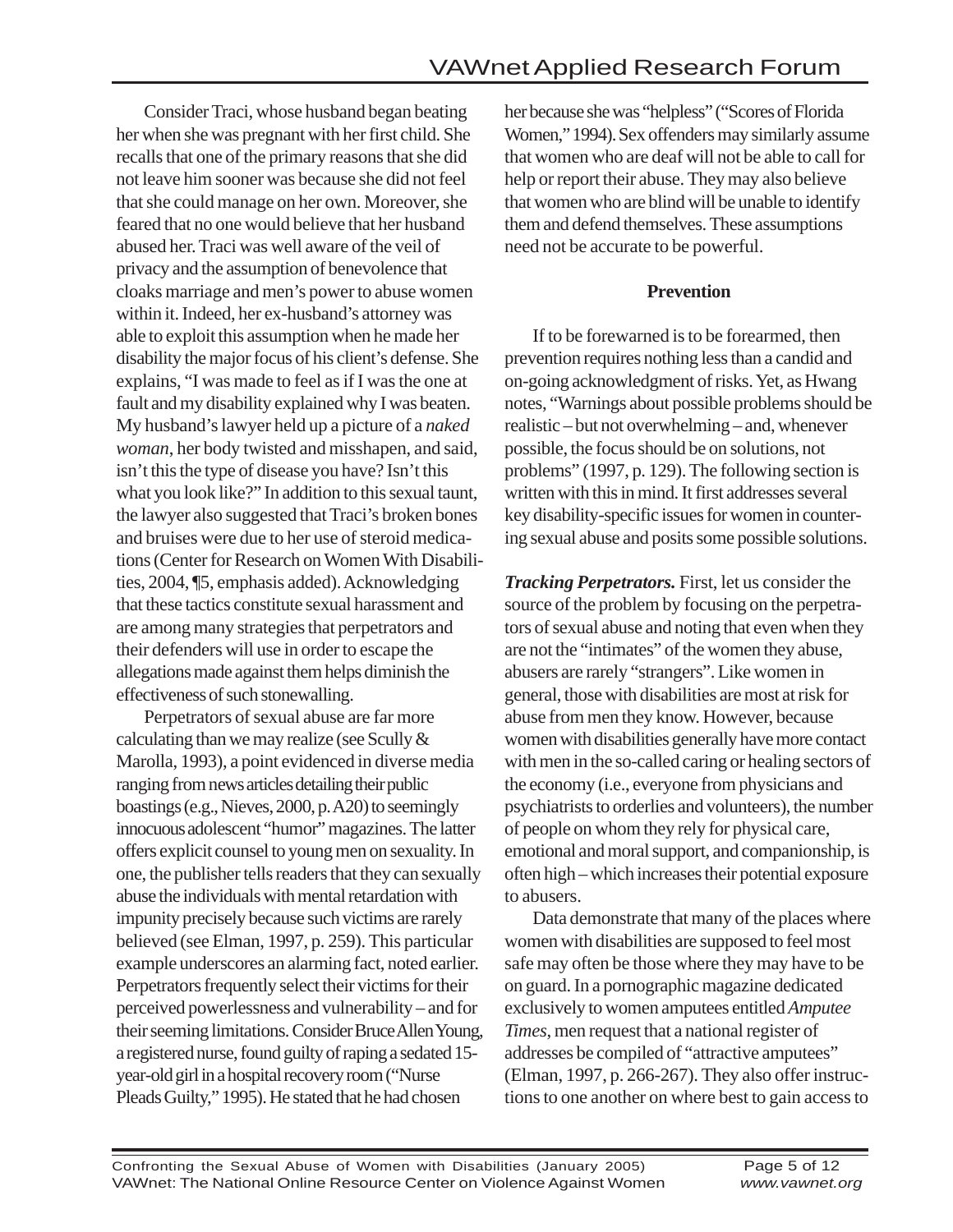women with disabilities, including rehabilitation centers, hospitals, and orthopedic supply stores. Many, like pornographers more generally, have moved to the Internet as a preferred venue for such exchanges (Hughes, 1999, for more conversation, see amputee-online.com). This information is certainly troubling but the Internet can also serve as an important organizing tool to rescind the security and sense of entitlement that perpetrators may feel they have.

Just as perpetrators list potential places and practices that facilitate sexual exploitation of women with disabilities, many activists are increasingly tracking perpetrators (e.g., via governmental websites listing those charged with criminal sexual assault). Moreover, women with disabilities are sharing information with one another to avoid potential dangers. They are doing this through national conferences like the 2003 Women with Disabilities and Allies Forum, an event cosponsored by The National Organization for Women Foundation and the American Association of People with Disabilities. Women with disabilities are also supporting one another through numerous websites like *Disabled Women on the Web* (http:// www.disabilityhistory.org/dwa/) and in community newsletters (e.g., *Dykes, Disability, and Stuff* and *Disability Rag*).

*Improving Service Provision.* Second, if as decades of research consistently reveals, men sexually abuse women with disabilities at a similar or more frequent rate than women without disabilities, professionals can better respond to abused women in general (and those with disabilities more specifically) by committing to services and outreach that directly address women with disabilities. For example, this could entail the design of examination tables and gynecological instruments that privilege the patient's comfort over that of medical professionals. In the end, this might facilitate faster and more accurate physical examinations and improved healthcare for all.

It is worth noting that disabled women and girls may be especially reluctant to report or in any other way seek intervention fearing that contact with various state and medical authorities may only exacerbate the annoyances they already endure from these systems. That noted, additional obstacles abound for women with disabilities, making it particularly difficult for them to access assistance in ending sexual abuse. These can include the absence of accessible reporting devices (e.g. TTY's), assistance personnel (e.g., interpreters for the deaf), comfortable examination devices, and community spaces that are architecturally accessible.

As key recipients of service provision, many women with disabilities are likely to be those best able to design and assess quality care. For this reason, they must play a major role in, among other matters, the screening of potential volunteers and employees and they should remain involved in the ongoing reviews of personnel within service settings.

*Reflective Research.* This article has thus far noted that while studies pertaining to the sexual abuse of women with disabilities are important, they have numerous shortcomings. Chief among them and one not yet noted is that most research has emphasized estimating the prevalence of sexual abuse and extended significantly much less attention to the impact of that abuse on survivors. A focus on prevalence requires quantitative methods, which typically preclude fine-grained accounts of women's experiences, an emphasis that may therefore unintentionally perpetuate the very invisibility and silence that many women with disabilities have been working to overcome.

The importance of studies should be neither overstated nor dismissed; instead, research should complement the insights of survivors themselves. The incorporation of several unmediated and on-going exchanges is one possibility (e.g., Gilson, Cramer, & DePoy, 2001). One can find such conversations within the pages of community papers and disability oriented websites mentioned above. Just as women with disabilities are in an important position to assess the quality of their own care, they can play a key role in the production and assessment of research – and other educational efforts.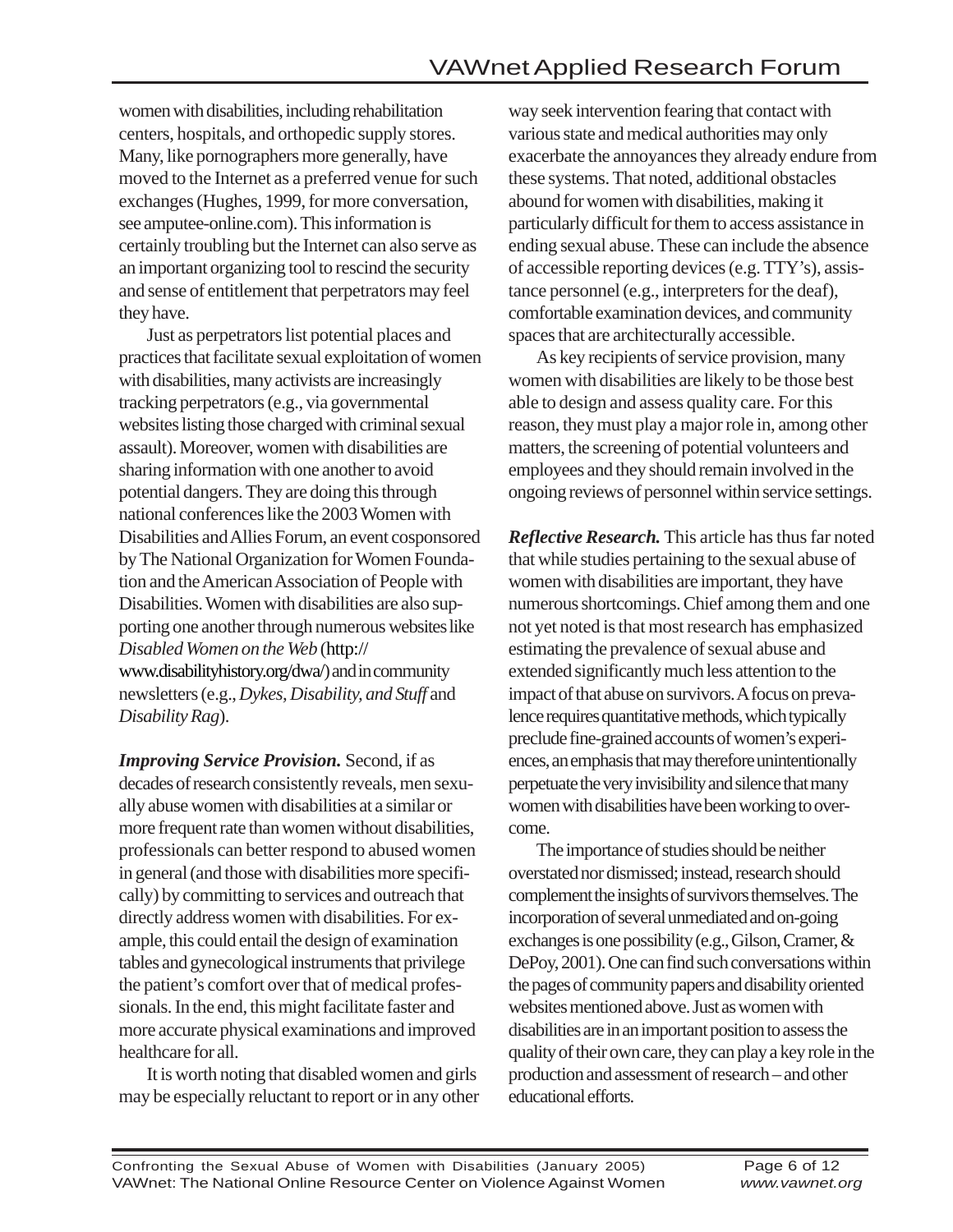*Creative Public Information Campaigns.* Public information campaigns pertaining to sexual abuse need to reflect the findings of research on the sexual abuse of women with disabilities because this population experiences such high rates of sexual abuse. One of the best ways to offer a realistic acknowledgement of risks without overwhelming people is to emphasize pro-active measures in such campaigns. Sex education can be one such component. Although sex education classes have long been used to offer and encourage conversation and respect for people's choices around sex, such courses have tended to transpire in venues less accessible to those with disabilities (e.g., in physical education settings). Moreover, the lack of information on sexuality and women with disabilities makes such discussions more difficult. It is therefore especially important to pay close attention to what women from within the disability community want. Self-determination must be more than a rhetorical claim, it must apply in pragmatic ways and sex education is one key venue.

Confrontational strategies can complement public awareness and sex education campaigns. This involves, among other things, naming abusive behavior directly and demanding that it stop. Imagine Zero Tolerance Campaigns focused on ending sexual abuse that is disability-specific. Though this may seem either a simple or a Herculean task, the point is that it is especially powerful because it is so unexpected and it provides a concrete example of cultural resistance.

*Unconventional Empowering Measures.* Confrontation can (but need not) be a solitary form of engagement that can enhance women's assertiveness and confidence. Langelan, who is a self-defense instructor and former president of the D.C. Rape Crisis Center, discusses the importance of group confrontation, especially as a means of preventing retaliation. Male power is very real and while confrontation may not guarantee a woman's safety, attempts to tolerate abuse have not worked. For a look into how and when these strategies have succeeded, I suggest Langelan's (1993) *Back Off: How to Confront and Stop Sexual Harassers*. In

addition, there is De Becker's *The Gift of Fear* (1998), which emphasizes our capacity to predict when we are in the presence of danger so that we can better avoid it. Although neither work offers disability-specific insights, the pro-active measures both books describe may be particularly effective when it comes to coping with and escaping from sexual abuse in its more insidious forms.

*Legal and Administrative Measures.* Activists and others must work together to diminish even the appearance of indifference as sexual abusers can interpret apparent indifference as permissiveness. For example, the refusal of some states to maintain consistent crime statistics for people with disabilities sends a powerful and wrong message. So too does the U.S. National Hate Crimes Statistics Act of 1990 (HCSA), which mandated the monitoring of hate crimes nationally, but excluded crimes against women (Pendo, 1994) and failed to include the disability community as a group at risk (Waxman, 1991). Four years later, it appeared that the Violent Crime Control and Law Enforcement Act addressed this omission when it expanded HCSA coverage by requiring the FBI to report on crimes based on disability. However, the fact that the 1994 act extends only to those attacks that occur in national parks and other federal settings limits its impact. It remains practically impossible for the authorities to intervene in crimes motivated by such bias where states have not already developed their own initiatives to pursue prosecution. Thus, federal involvement is far more restricted than it might otherwise appear. U.S. indifference parallels international neglect; the International Convention on the Elimination of All Forms of Discrimination Against Women (CEDAW) does not forcefully address the particular needs of women with disabilities, recent discussions of disability notwithstanding.

The implication here is *not* a call for mandatory reporting and a full embrace of the law, but rather a call for attention to the fact that context, public perception, and an appearance of official indifference matter. The consequences of the persistent disregard on the part of authorities to women with disabilities are tangible and self-perpetuating. When little outreach is done on the part of service providers to connect with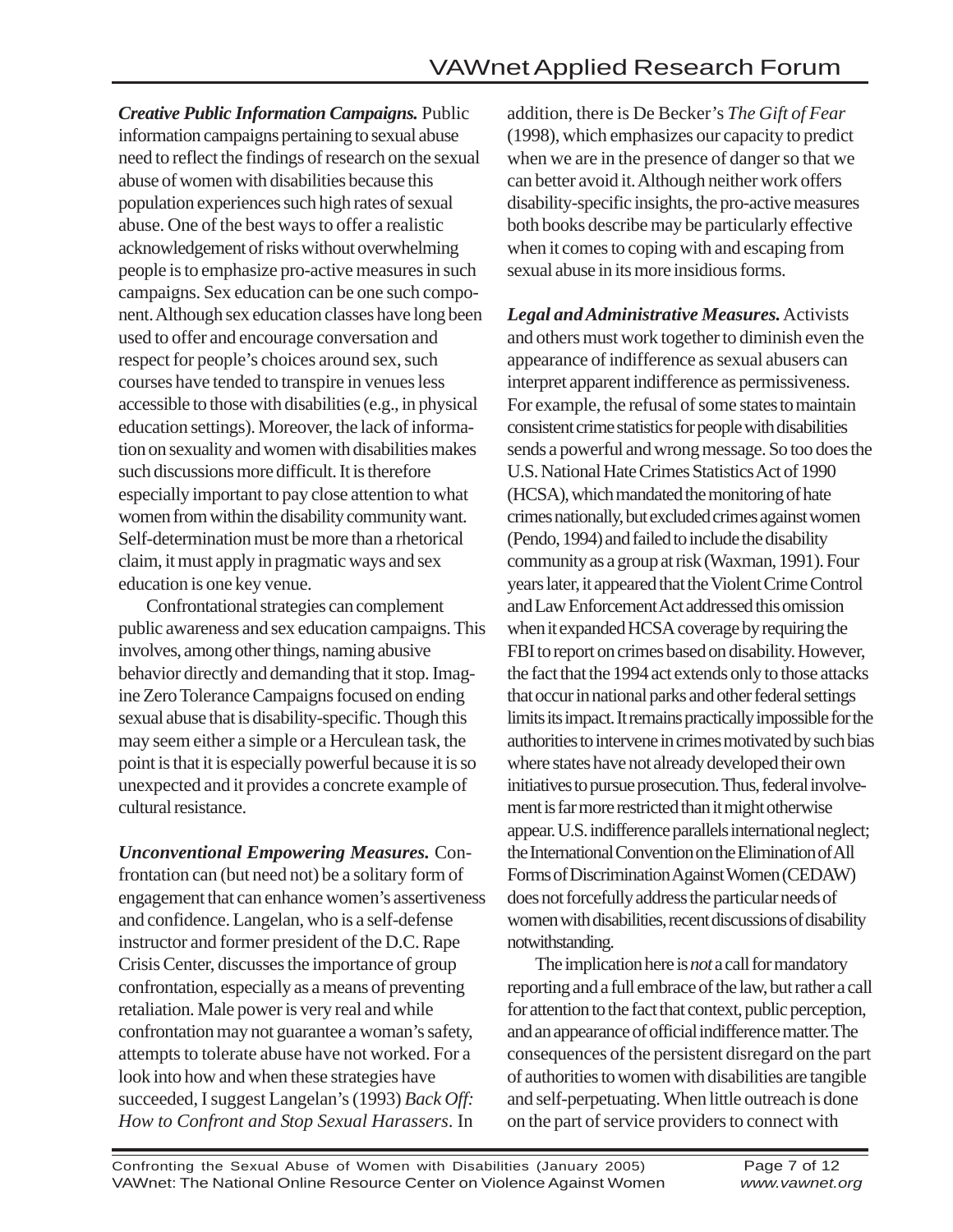women with disabilities it sends a powerful message that those in a position to provide redress are so disinterested and unreliable that one would be foolish to come forward in seeking assistance.

#### **Conclusion and Current Sources**

The erroneous assumption that women with disabilities are asexual has not freed them from sexual abuse. For nearly three decades, feminists and disability activists have generated knowledge about and public outrage against sexual abuse. It now seems support has increased for women with disabilities. In consequence, they are better positioned to both perceive assaults and pursue efforts to end them. This trend is perhaps most evident in important and empowering legal precedent (in Valenti-Hein & Schwartz, 1993, pp. 292-293) that validates the competency of abuse victims with cognitive disabilities to testify against their assailants. However, it is also perhaps most clearly manifest in the emergence of disability studies and the growing number of conferences, organizations, working papers, and events designed to raise public awareness and confront the problem of sexual abuse.

The fact that many of these consciousness raising and community projects are available through the web, suggests the depth of public involvement and a commitment to maintaining accessible resources. In addition, it suggests a shift in awareness and the growing recognition that sexual abuse is not an isolated problem but a central social problem of epidemic proportions affecting, not least, women with disabilities.

While it is impossible to provide an exhaustive list of electronic resources, several are especially noteworthy and this article closes by drawing your attention to them. All five offer a foundation for basic understanding and further inquiry.

· The Georgia Public Health Training Network (PHTN) offers a power-point presentation entitled *Sexual Assault Against Persons Living with Disabilities*. This simple overview well illustrates the creative outreach projects that proliferate the web (http://www.phppo.cdc.gov/ PHTN/svprev/Disability.pdf).

- **·** The Wisconsin Coalition Against Sexual Assault (WCASA) posts a concise though thorough information sheet, *People with Disabilities and Sexual Assault* through its website (http:// www.wcasa.org/resources/factsheets/ disabfact.html).
- · The Michigan Resource Center on Domestic and Sexual Violence provides a general bibliography that covers several useful resources (http:/ /www.mcadsv.org/mrcdsv/).
- For the research oriented, there is Disability Studies Online http://www.disabilitystudies.com/ and the Society for Disability Studies (links) http://www.uic.edu/orgs/sds/links.html. While neither of these last sites is women-specific, they do provide links to numerous up-dated, relevant ones.

*Author of this document:*

R. Amy Elman, Ph. D. Department of Political Science Kalamazoo College 1200 Academy Street Kalamazoo, MI 49006 elman@kzoo.edu

*Consultant:* Tiffany Lodholz Disabilities and Aging Program Coordinator WI Coalition Against Sexual Assault 600 Williamson St. Ste. N-2 Madison, WI 53703 tiffanyl@wcasa.org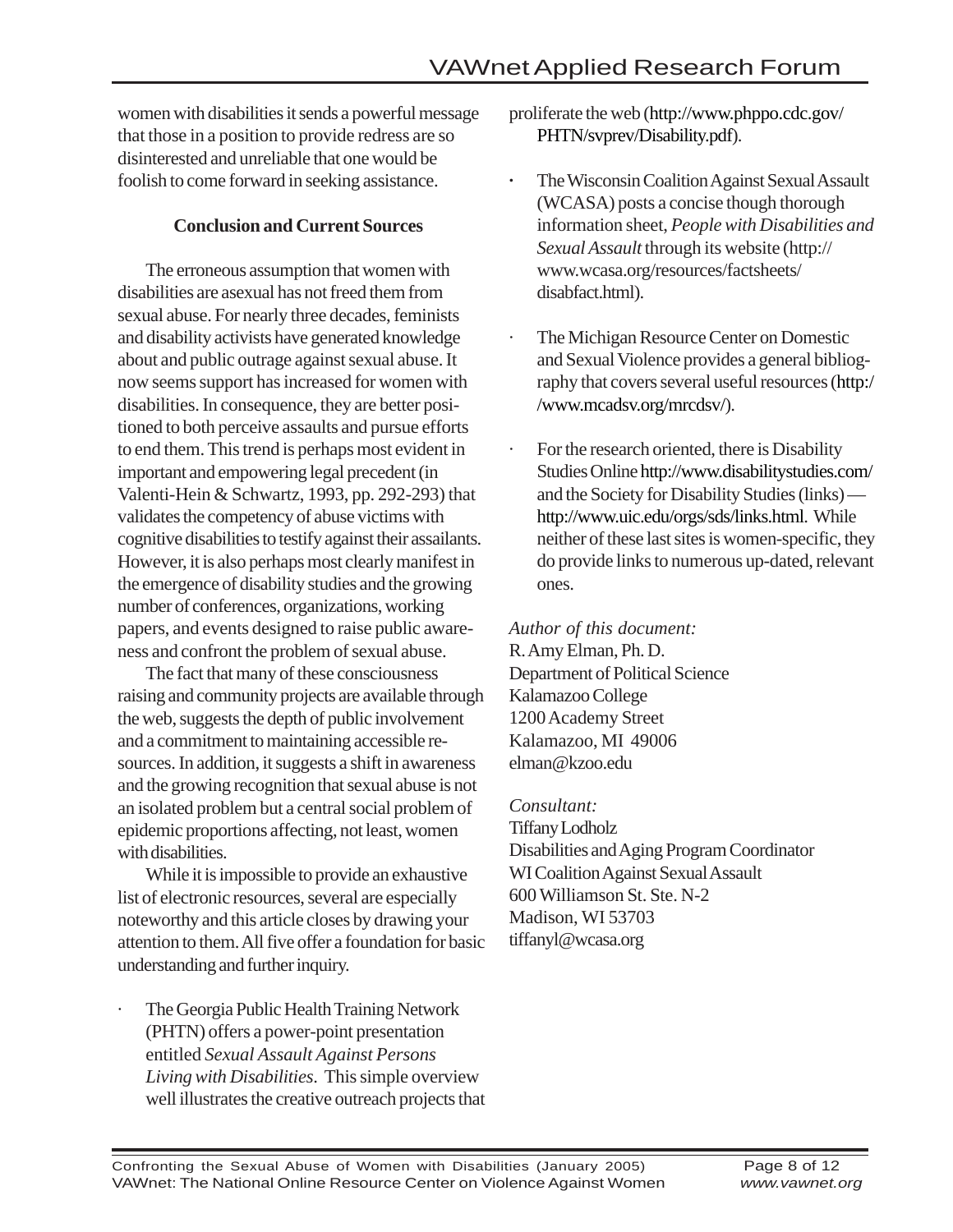**Distribution Rights:** This Applied Research paper and In Brief may be reprinted in its entirety or excerpted with proper acknowledgement to the author(s) and VAWnet (www.vawnet.org), but may not be altered or sold for profit.

**Suggested Citation:** Elman, A. (2005, January). *Confronting the Sexual Abuse of Women with Disabilities*. Harrisburg, PA: VAWnet, a project of the National Resource Center on Domestic Violence/Pennsylvania Coalition Against Domestic Violence. Retrieved month/day/year, from: http:// www.vawnet.org

#### **References**

Bachar, K., & Koss, M. P. (2001). From prevalence to prevention: Closing the gap between what we know about rape and what we do. In C. Renzetti, J. Edleson, & R. Bergen (Eds.), *Sourcebook on violence against women* (pp. 117-142). London: Sage Publications.

Barnes, C., Mercer, G., & Shakespeare, T. (1999). *Exploring disability: A sociological introduction.* Cambridge, UK: Polity Press.

Becker, H., Stuifbergen, A., & Tinkle, M. (1997, December). Reproductive health care experiences with physical disabilities: A qualitative study*. Archives of Physical Medicine and Rehabilitation, 78*, S26- S33.

Begum, N. (1992). Disabled women and the feminist agenda. *Feminist Review, 40*, 70-84.

Begum, N. (1996). 'General practitioners' role in shaping disabled women's lives. In C. Barnes & G. Mercer (Eds.), *Exploring the divide* (pp. 157-172). Leeds: The Disability Press.

Bruno, R. L. (1997). Devotees, pretenders and wannabes: Two cases of factitious disability disorder. *Sexuality and Disability, 15*(4), 243-260.

Chamberlain, A., Rauh, J., Passer, A., McGrath, M., & Burket, R. (1984). Issues in fertility control for mentally retarded adolescents. *Pediatrics, 73*, 445-450.

Center for Research on Women With Disabilities. (1995). One Woman's Story. Retrieved September 11 from www.bcm.edu/crowd/abuse\_women/ one\_story.htm

Cole, S. S. (1986). Facing the challenge of sexual abuse in persons with disabilities. *Sexuality and Disability, 7*(3-4), 71-88.

Cole, S. S. (1991). Preface to the special issue on sexual exploitation of persons with disabilities. *Sexuality and Disability, 9*(3), 179-183.

Crossmaker, M. (1991). Behind locked doors – institutional sexual abuse. *Sexuality and Disability, 9*(3), 201-219.

De Becker, G. (1998). *The gift of fear*. New York: Dell.

Deegan, M. J., & Brooks, N. A. (1985). *Women and disability: The double handicap*. New Brunswick: Transaction Books.

Doucette, J. (1986). *Violent acts against disabled women*. Toronto: DisAbled Women's Network (DAWN).

Elman, R. A. (1997). Disability pornography: The fetishization of women's vulnerabilities. *Violence Against Women, 3*(3), 257-270.

Estrich, S. (1987). *Real rape: How the legal system victimizes women who say no.* Cambridge, Massachusetts: Harvard University Press.

Ferri, B., & Gregg, N. (1998). Women with disabilities: Missing voices. *Women's Studies International Forum, 21*(4), 429-439.

Fine, M., & Asch, A. (1985). Disabled women: Sexism without the pedestal. In M. Deegan & N. Brooks (Eds.), *Women and disability: The double handicap* (pp. 6-22). New York: Transaction Books.

Fine, M., & Asch, A. (1988). *Women with disabilities: Essays in psychology, culture and politics*. Philadelphia: Temple University Press.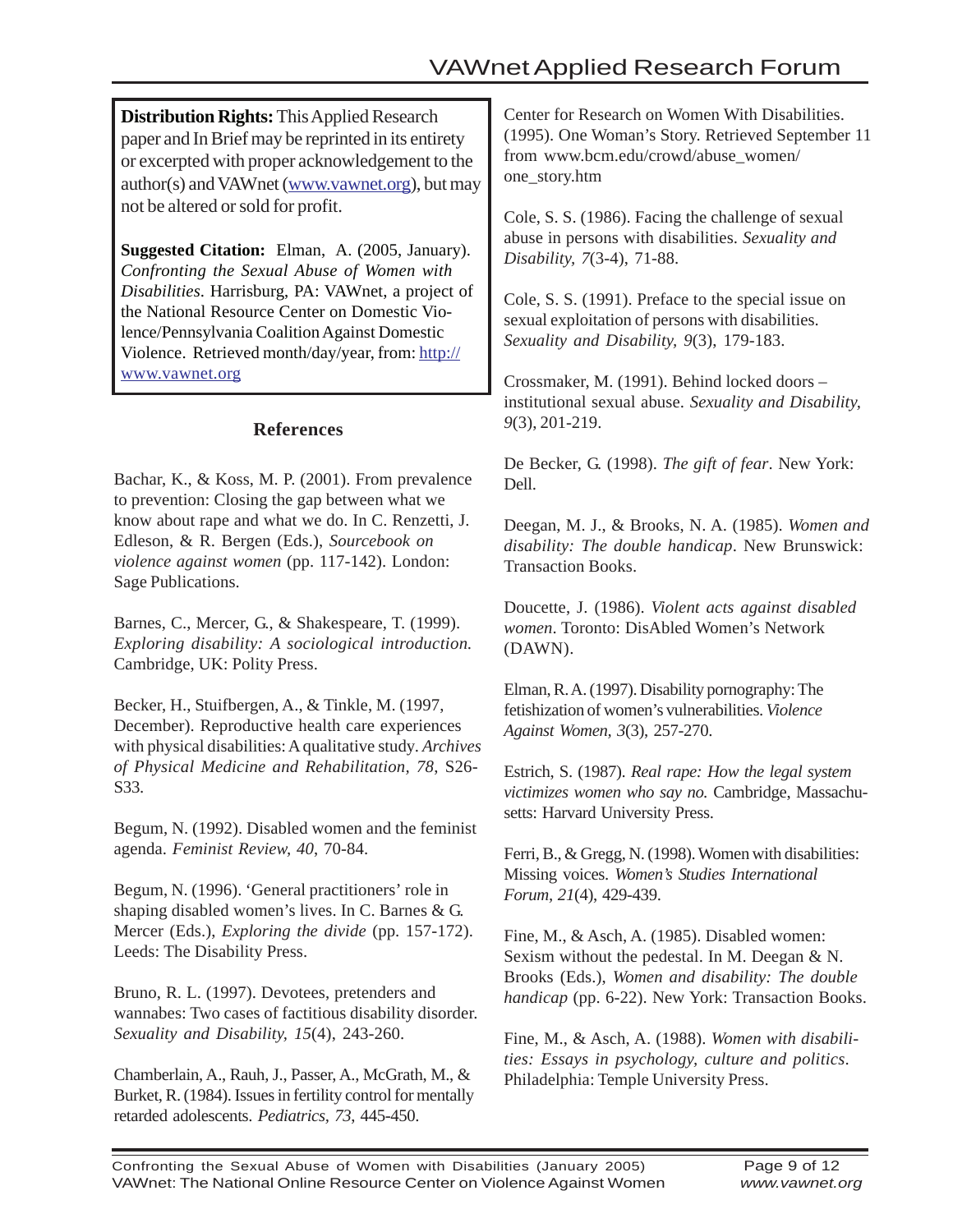Furey, E. M. (1994). Sexual abuse of adults with mental retardation. Who and where*. Mental Retardation, 32*, 173-180.

Gilson, S. F., Cramer, E. P., & DePoy, E. (2001). Redefining abuse of women with disabilities: A paradox of limitation and expansion. *Affilia, 16*(2), 220-235.

Harris, M., & Landis, C. (Eds.).(1997). *Sexual abuse in the lives of women diagnosed with serious mental illness.* New Delhi, India: Harwood Academic.

Hughes, D. (1999). The Internet and the global prostitution industry. In D. Hughes & C. Roche (Eds.), *Making the harm visible: Global sexual exploitation of women and girls – speaking out and providing services* (pp. 64-86). Kingston, RI.: Coalition against Trafficking in Women.

Hwang, K. (1997). Living with a disability: A woman's perspective. In M. Sipski & C. Alexander (Eds.), *Sexual function in people with disability and chronic illness: A health professional's guide* (pp. 119-130). Gaithersburg, MD: Aspen Publishers.

Irons, R., & Schneider, J. (1999). The *wounded healer: Addiction-sensitive approach to the sexually exploitative professional*. London: Jason Aronson Inc.

Koss, M. P. (1993). Detecting the scope of rape: A review of prevalence research methods. *Journal of Interpersonal Violence, 8*(2), 198-222.

Langelan, M. J. (1993). *Back off: How to confront and stop sexual harassers*. New York: Simon & Shuster.

Lonsdale, S. (1990). *Women and disability: The experience of physical disability among women*. London: Macmillan.

Lurie, N., Slater, J., McGovern, P., Ekstrum, J., Quam, L., & Margolis, K. (1993). Preventive care for women: Does the sex of the physician matter? *The New England Journal of Medicine,* 329(7), 478-482.

Marks, D. (1990). *Disability: Controversial debates and psychosocial perspectives*. London: Routledge.

McCarthy, M., & Thompson, D. (1996). Sexual abuse by design: An examination of the issues in learning disability services. *Disability & Society, 11*(2), 205-217.

McPhedran, M. (1992). Investigating the sexual abuse of patients: The Ontario experience. *Health Law Review, 1*(3), 3-15.

Meekosha, H. (1998). Body battles: Bodies, gender and disability. In T. Shakespeare (Ed.), *The disability reader: Social science perspectives* (pp. 163-180). London: Cassel.

Meekosha, H., & Dowse, L. (1997). Distorting images, invisible images: Gender, disability and the media. *Media International Australia, 84,* 91-101.

Michigan Resource Center on Domestic and Sexual Violence. (n.d.). Sexual Assault and Domestic Violence and Persons with Disabilities: A Bibliography. Retrieved September 11, 2004 from http://www.mcadsv.org/mrcdsv/resource/ Bibliographies/

Mills, L. (2003). *Insult to injury: Rethinking our responses to intimate abuse.* Princeton, NJ: Princeton University Press.

Money J., & Simcoe, K. W. (1984-1986). Acrotomophilia, sex and disability: New concepts and case report. *Sexuality and Disability, 7*(1-2), 43-50.

Morris, J. (1996). *Pride against prejudice: Transforming attitudes to disability*. London: The Women's Press.

Mullan, P., & Cole, S. (1991). Health care provider's perceptions of persons with disabilities: Sociological frameworks and empirical analyses. *Sexuality and Disability, 9*(3), 221-241.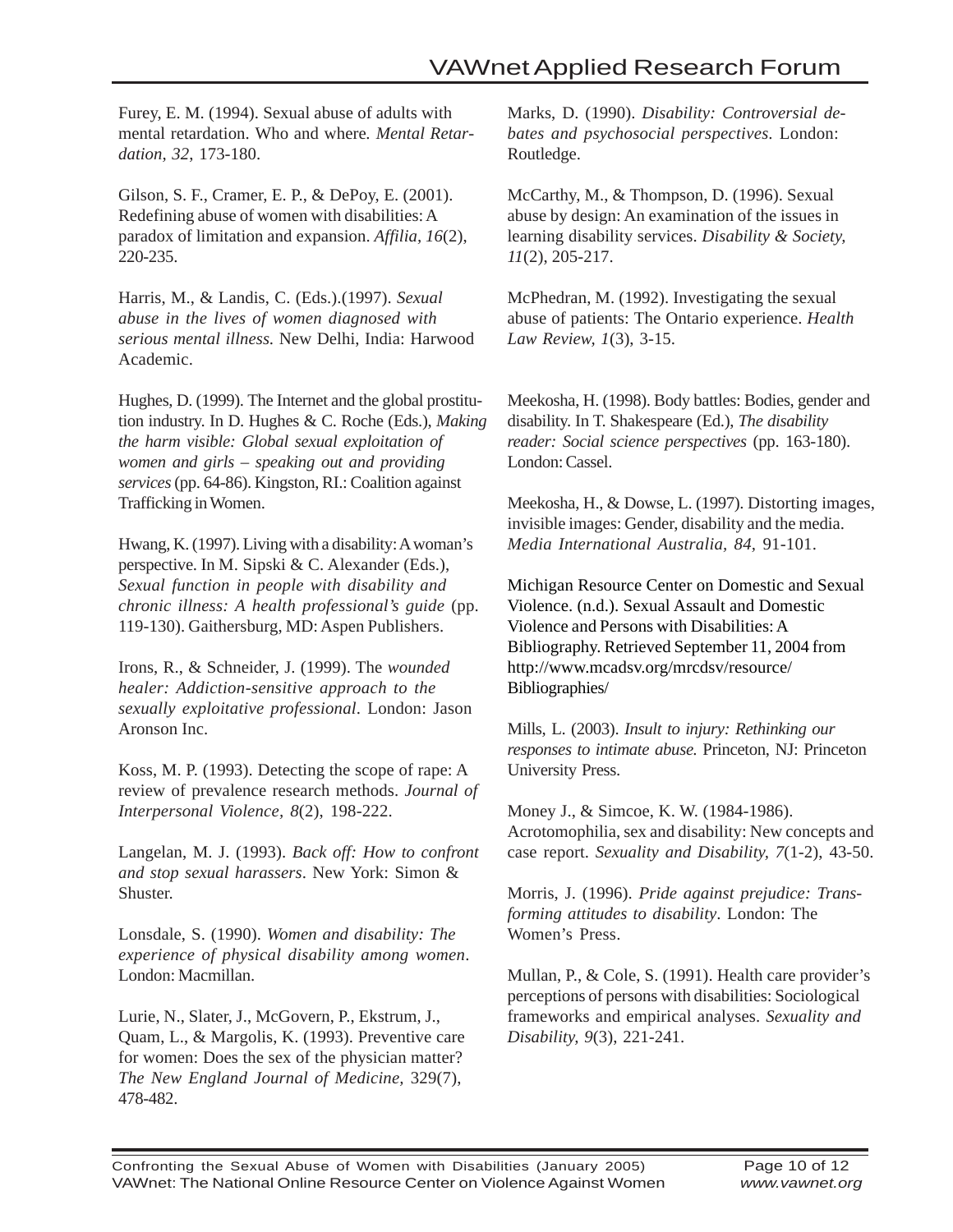Nieves, E. (2000, November 20). Sex attacks on disabled girl stun a Berkeley Community. *New York Times*, A20.

Nosek, M. A. (1996). Sexual abuse of women with physical disabilities. In D. Krotoski, M. Nosek, & M. Turk (Eds*.), Women with physical disabilities: Achieving and maintaining health and well-being* (pp. 153-173). London: Paul H. Brookes.

Nosek, M. A., & Howland, C. A. (1998). *Abuse and women with disabilities.* Harrisburg, PA: National Electronic Network on Violence Against Women, Pennsylvania Coalition Against Domestic Violence

Nosek, M. A., Foley, C. C., Hughes, R. B., & Howland, C. A. (2001). Vulnerabilities for abuse among women with disabilities. *Sexuality and Disability, 19*(3), 177-189.

Nurse pleads guilty in rape of patients. (1995, February 5). *New York Times*, p. 25.

Pendo, E. (1994). Recognizing violence against women: Gender and the Hate Crimes Statistics Act. *Harvard Women's Law Journal, 17,* 157-183.

Public Health Training Network (PHTN). (2003). Sexual assault against persons living with disabilities. Retrieved September 13, 2004 from http:// www.phppo.cdc.gov/PHTN/svprev/Disability.pdf

Ramsey-Klawsnik, H. (2004) Elder sexual abuse perpetrated by residents in care settings. *Victimization of the Elderly and Disabled, 6*(6), 81, 93-95.

Russell, D. H. (1983). The prevalence of rape in the United States revisited. *Signs, 8*(4), 688-695.

Saltzman, L., Salmi, L. R., Branche, C., & Bolen, J. (1997). Public health screening for intimate violence. *Violence against Women, 3*(3), 319-331.

Scores of Florida women fear they were raped at hospital. (1994, October 14). *The New York Times*, p. A13.

Scully, D., & Marolla, J. (1993). 'Riding the bull at Gilley's': Convicted rapists describe the rewards of rape. In P. Bart & E. Moran (Eds.), *Violence against women: The bloody footprints* (pp. 26-46). London: Sage Publications.

Shakespeare, T., Gillespie-Sells, K., & Davies, D. (1996). *The sexual politics of disability*. New York: Cassell.

Shakespeare, T. (1996). Power and prejudice: Issues of gender, sexuality, and disability. In L. Barton (Ed.), *Disability and society: Emerging insights* (pp. 191- 214). New York: Longman.

Sobsey, D. (1994). *Violence and abuse in the lives of people with disabilities: The end of silent acceptance?* Baltimore: Brookes Publishing.

Sobsey, D., & Doe, T. (1991). Patterns of sexual abuse and assault. *Sexuality and disability, 9*(3), 243-259.

Sobsey, D., Wells, D., Lucardie, R., & Mansell, S. (Eds.). (1995). *Violence and disability: An annotated bibliography*. Baltimore: MD: Paul H. Brookes.

Stimpson, L., & Best, M. C. (1991). *Courage above all: Sexual assault against women with disabilities*. Network. Toronto, ON: DisAbled Women's Network.

Tharinger, D., Horton, C. B., & Millea, S. (1990). Sexual abuse and exploitation of children and adults with mental retardation and other handicaps. *Child Abuse & Neglect, 14*, 301-312.

Tilley, C. (1998). Health care for women with physical disabilities: Literature review and theory. *Sexuality and Disability, 16*(2), 87-102.

Valenti-Hein, D. C., & Schwartz, L. (1993). Witness competency in people with mental retardation: Implications for prosecution of sexual abuse. *Sexuality and Disability, 11*(4), 287-294.

Waxman, B. F. (1991). Hatred: The unacknowledged dimension in violence against disabled people. *Sexuality and Disability, 9*(3), 185-199.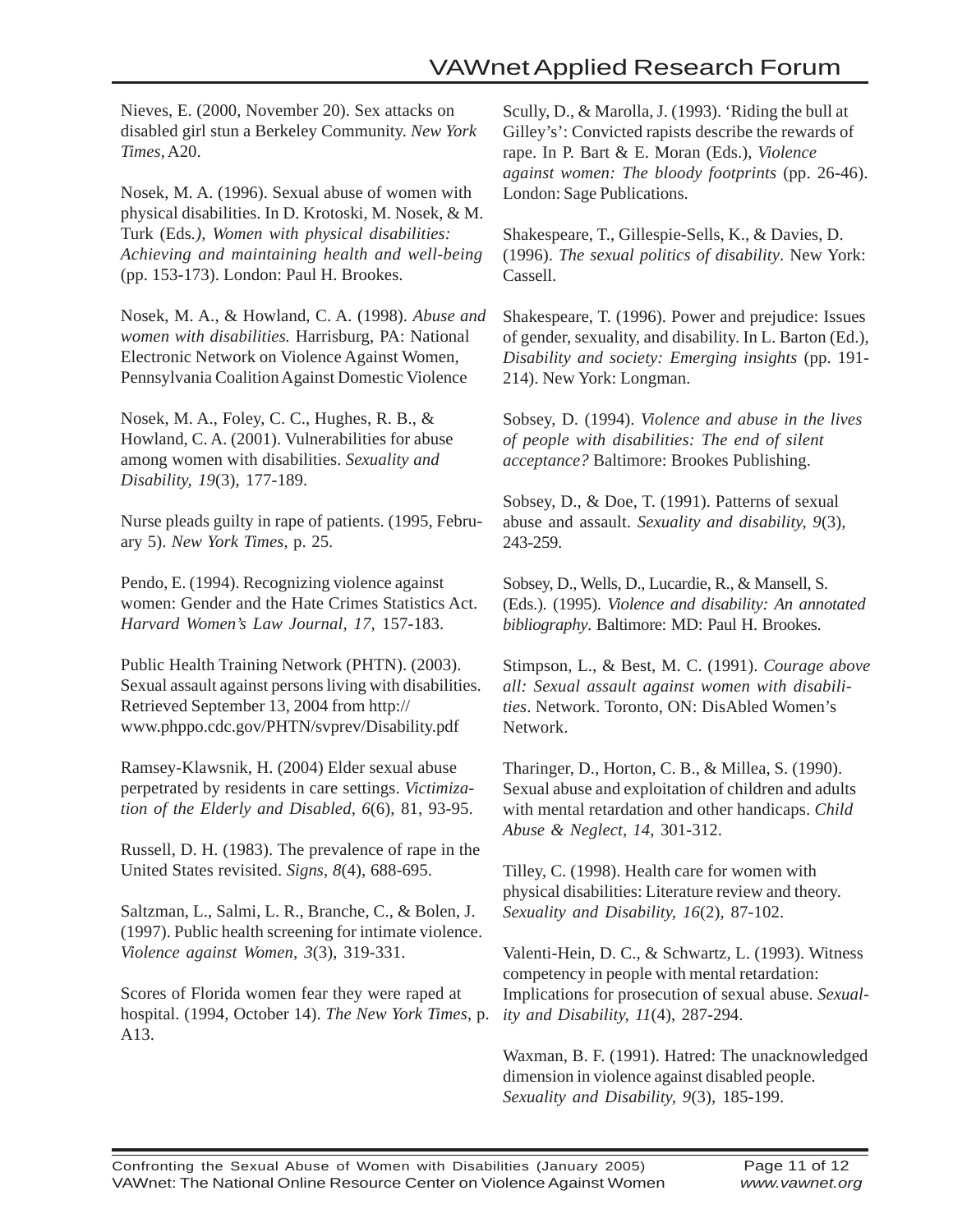Welbourne, A., Lipschitz, S., Selvin, H., & Green, R. (1983). A comparison of the sexual learning experiences of visually impaired and sighted women. *Journal of Visual Impairment and Blindness, 77*, 256-259.

Welkos, R. (1993, March 25). Basinger ordered to pay \$8.9 million for jilting film. *Los Angeles Times*, pp. A1, A24.

Wendell, S. (1989). Toward a feminist theory of disability. *Hypatia, 4*, 104-124.

Wisconsin Coalition against Sexual Assault (WCASA). *People with disabilities and sexual assault*. Retrieved September 13, 2004 from http:// www.wcasa.org/resources/factsheets/disabfact.html

Womendez, C., & Schneiderman, K. (1991). Escaping from abuse: Unique issues for women with disabilities. *Sexuality and Disability, 9*(3), 273-279.

Young, M. E., Nosek, M. A., Howland, C. A., Chanpong, G., & Rintala, D. H. (1997). Prevalence of abuse of women with physical disabilities. *Archives of Physical Medicine and Rehabilitation, 78*(12) Supplement 5, S34-S38.